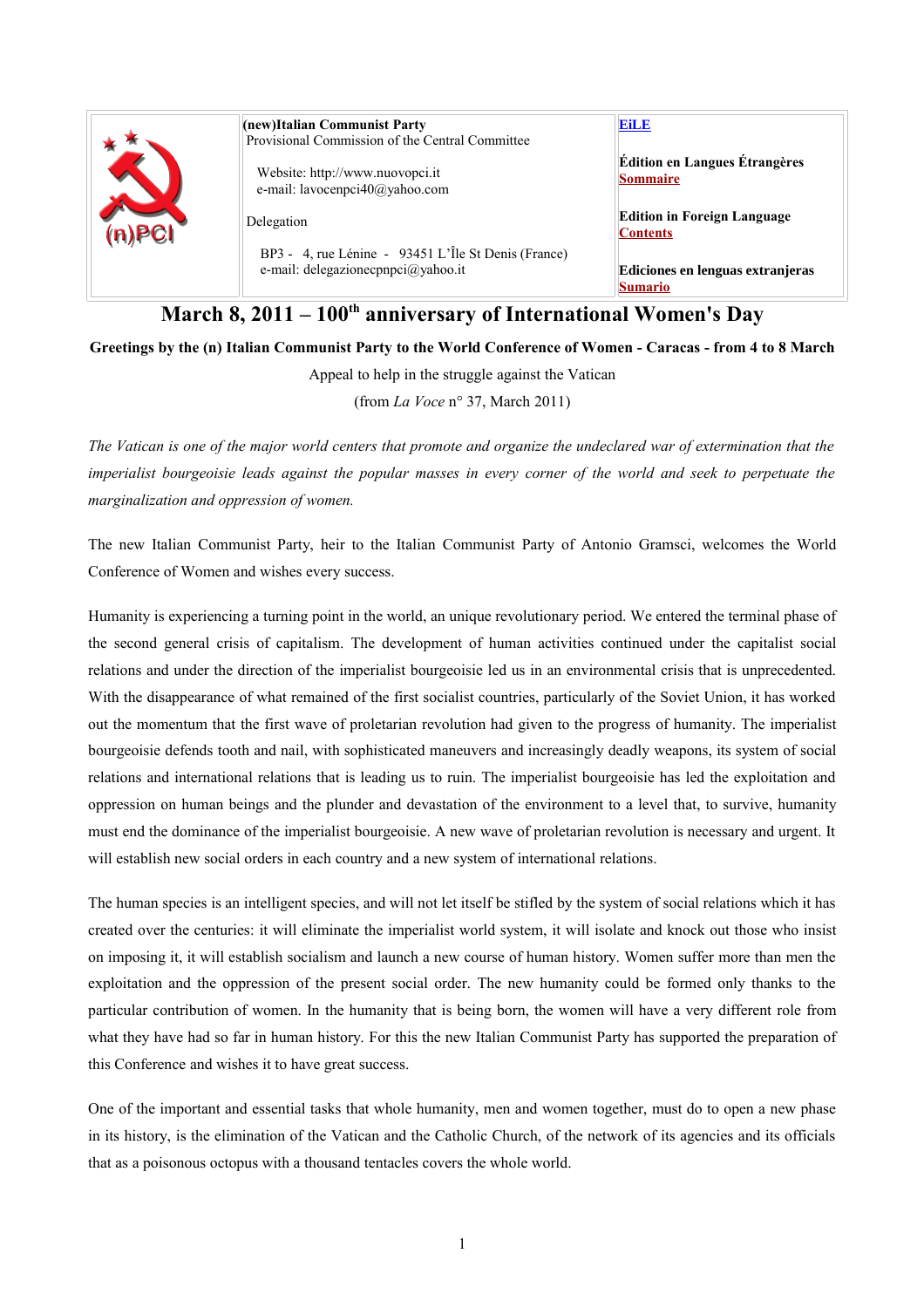In order to avoid any misunderstanding, we premise immediately that eliminating the Vatican and the Catholic Church does not mean eliminating religion. Vatican and the Catholic Church are not the unique and essential expression even of the Christian religion: they are only the remnant in the imperialist epoch of the form the Christian religion has assumed in the European Middle Ages. They are a special kind of state, a hierarchically ordered body of organizations and agencies (ministries, dioceses, parishes, congregations, associations, etc.), and officials, one of the institutions by which the imperialist bourgeoisie imposes its will on the exploited classes and oppressed peoples.

Like other religions, the Christian religion is instead an individual and collective faith and practice of men and women; it is part of another order of things. The development among Christians of base Communities, of Liberation Theology and of many other initiatives in conflict with the Vatican and the hierarchy of the Catholic Church that reject the hierarchical dependence from the Vatican, its Church and its clergy, is the practical confirmation of the fact that the Christian religion today has to do with the Vatican and the Catholic Church only in the sense that they exploit the Christian religion, the faith of believers, to implement their goals and fulfill their role of perpetuating the imperialist system, the global system of exploitation and oppression of the exploited classes and oppressed peoples.

For us Italians, the Vatican and the Catholic Church are an enemy greater than for any other people in the world. But they concern all countries, those of Europe and America in a way, those of Africa in another way, and in an even different way those of Asia and of the former Soviet Union.

In Italy, the Papal Court is the only Court still reigning. Indeed, it has become the center of the State of the Italian imperialist bourgeoisie, after that, thanks to the victory over fascism, in 1946 the working class led by the Italian Communist Party eliminated the Court of Savoy.

Italy became an unified state only 150 years ago: the Kingdom of Italy was proclaimed on March 17, 1861. Until then, for centuries, Italy was divided into several states. Among them no one had ever managed to impose itself on others just because one of them was the state of the Pope. The Pope was a king who also had certain powers over all other kings of Europe and their subjects. Therefore he could not become the king of a particular country, Italy, in the same way the kings in other countries were. On the other hand no one could remove its particular rule in Italy, because this was an instrument of his power in the rest of Europe. Although later than in other European countries, Italy was unified, however, because the Italian bourgeoisie could not do without state unity of the country. So in 1861 a compromise came for which only two survived of ten reigning Courts sanctioned by the Congress of Vienna (1815) at the end of the Napoleonic era, (before the states were even more). The Court of Savoy was eliminated in 1946, so the Papal Court is the only one left. It presides over country's political life and in some fields even directly controls it through its regional branches, although officially it has no political responsibility. Therefore, about 60 years ago it has been carried out what it was a project of state unification that the bourgeoisie had developed and evaluated during the period when it was preparing the unification of the country. Best known and for different reasons most influential spokesmen of this project that aimed to put the Pope and his Court to the head of the unified Italian state, were Pius IX (reigning in the period 1846-1878) and Vincenzo Gioberti (1801-1852). The project was ultimately rejected because the Papacy (the Pope and his Church) was not willing to give up the request, unacceptable to the bourgeoisie, to exercise absolute and universal power, claimed to be coming directly from God. It could instead be taken up and implemented with some adjustments in the new situation created 1. by the change of direction made in the meantime by the Vatican that had established on a world level a cooperating relationship between the Catholic Church and the world imperialist system of which we shall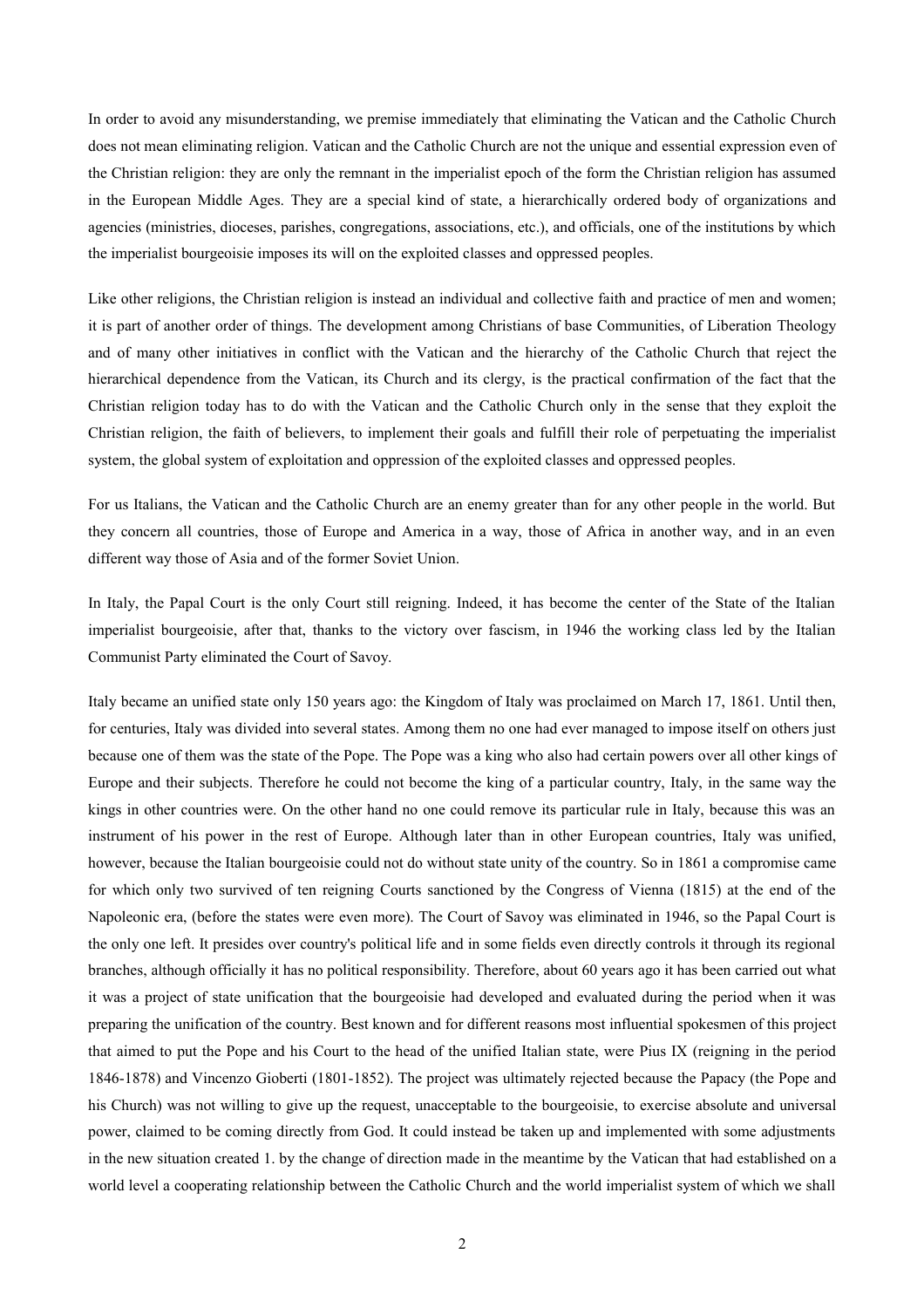speak below, and in Italy, 2. by the defeat of fascism, 3. by the great strength reached by the communist movement, 4. by the political settlement of U.S. imperialism in our country.

The power of the Pope and his Church is the heart of the "Italian anomaly" that makes it difficult to understand the logic of Italian history and even current events of our country, by foreigners and anyone else who ignores the existence of the papal power, which in effect does not officially exist: in fact the institutional solution adopted in 1946 makes use of diplomatic and legal fiction introduced in 1929 by the Fascism according to which the Vatican is a foreign country towards Italy and the clergy do not hold political offices.

But in fact the Papal Court is the center of the Italian state order. So, as far as Italy is concerned, it is impossible to conceive and implement any effective renewal of the country, let alone establish socialism, without deleting the Vatican and the Catholic Church. Every law and order of importance in Italy is subject to the approval of the Vatican. The political official (constitutional) organs are formed and operate under the guardianship of the Vatican (as well as of the U.S. government). But the Vatican and the Catholic Church are not only an Italian question. They are an international, a world issue. For this reason the question was put on the agenda of a Forum of the World Conference of Women. This requires a worldwide mobilization for the elimination of the Vatican and the Catholic Church. Although we are fully aware that it is primarily for the Italian masses to do the work that also has world significance.

Why is this an international issue? We have already said that when Europe came out from the Middle Ages the Pope was a king who also exercised certain powers over all other kings of Europe and their subjects. This situation was gradually formed in the course of history experienced by peoples of Europe during the Middle Ages. Given the economic and political vicissitudes of those times, the Christian clergy and the Pope at his head step by step took on the role of supreme political and civil institution of the European Christians and the Church had finally taken the form of a monarchy, a hierarchical structure branched throughout the whole territory that oversaw social life of the whole of Europe, with its center in Rome where the Pope resided

When Europe entered the Renaissance period and formed the nation states that still exist today, the Pope of Rome continued to exercise some of its universal powers in every country and to maintain its agencies and its officials that even extended their range of action also to countries outside Europe that the European powers were gradually subjecting and colonizing. The nation States that were forming and strengthening in Europe, were trying to limit the power of the Pope and they were even able to do it, but at the same time they used the Pope and his Church to restrain the peasants and other parts of the masses. In particular, the kings used it to consolidate and perpetuate the bonds of allegiance of the nobles and of their other subjects. At the same time, European states made use of the Catholic Missions to subdue the colonial peoples and break their resistance to colonization.

This dual relationship of struggle and cooperation between the Papacy and the new ruling class that prevailed in Europe, the bourgeoisie, has taken a turn in the nineteenth century when in Europe a new player in the political struggle emerged: the communist movement. The Pope and his Church during the reign of Leone XIII (who reigned in the period 1878-1903) abandoned the role of main antagonist against the bourgeoisie, took advantage of its difficulties in coping with the communist movement and negotiated with it their role in the new system of Europe and of the world. The result was that they took as their main line of action the collaboration with the bourgeoisie to defend the common interests of the ruling classes against the communist movement, which pursued the elimination of private property and the overcoming of the division of society into classes and put at service of this cause and subordinated to it the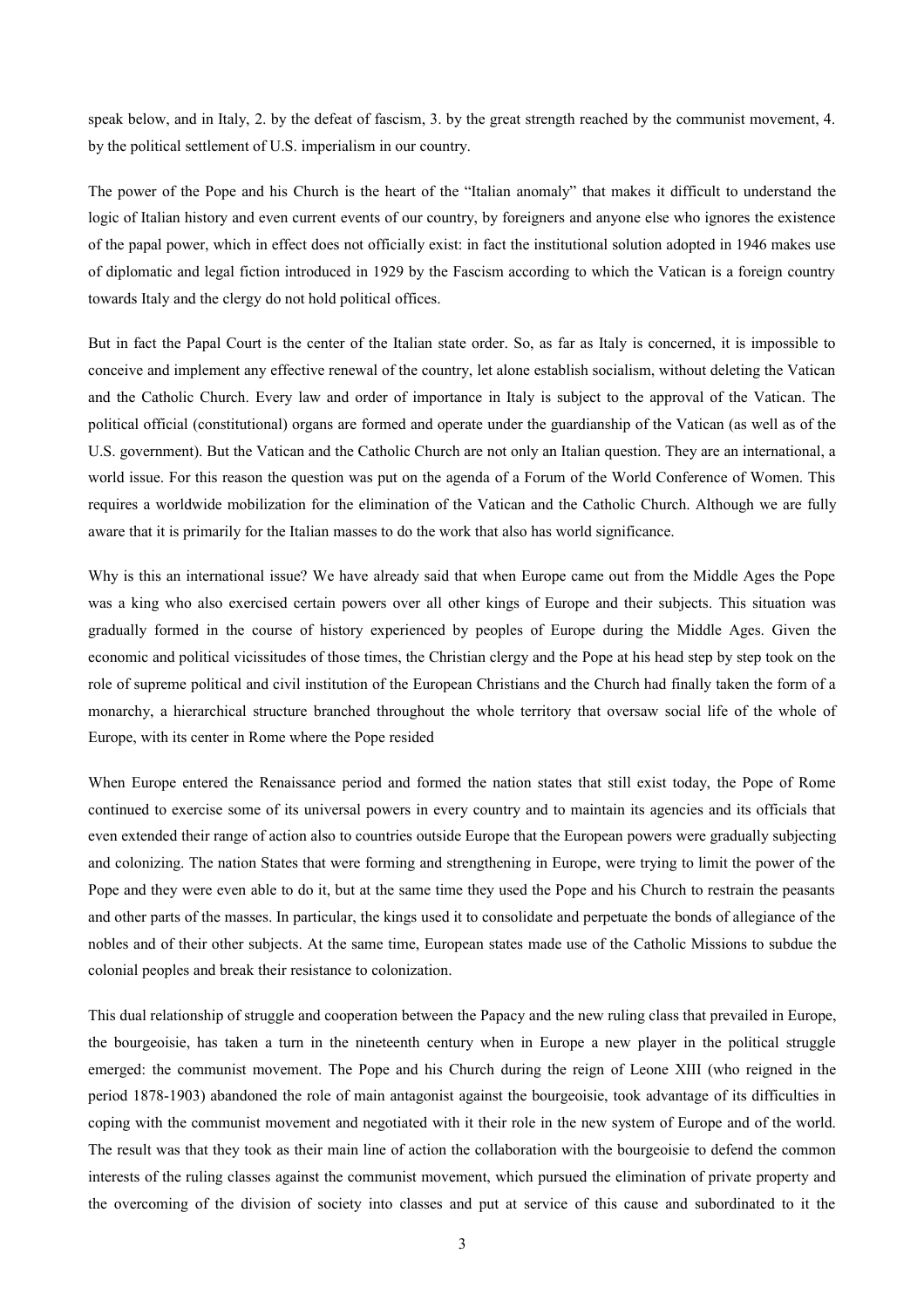instruments of power that they had inherited from medieval history. They then integrated into the world imperialist system, taking their particular role in it. Since then the Vatican with his Church has become one of the main props of the imperialist world system in every corner of the world. It has coped with skill and a lot of pragmatism and opportunism not only with conflicts between the imperialist powers, but also with the deep wounds that have periodically divided the world imperialist system (First and Second World War), managing with unscrupulous cynicism to maintain good relations with both fields in the war and emerging unscathed from the wreckage of the loser. It even emerged unscathed from a long collaboration with Fascism and Nazism.

Since when at the end of the Second World War, the U.S. imperialist bourgeoisie took over the direction of the world imperialist system, the Vatican and the U.S. government have worked hand in hand: the powerful U.S. Catholic Church headed by U.S. Cardinal Spellman (archbishop of New York in the period 1939-1978) acted as an intermediary between the Vatican and the new leading power of the imperialist world system. They have worked closely not only in Europe, the traditional field of action for the Vatican, to prevent the anti-fascist movement run by communist parties to complete its offensive in Italy, France and other countries, but even in countries where Catholic Church has a few followers, such as Korea and Vietnam: here too the U.S. imperialists were able to establish their puppet governments through the network that the Vatican provided on site and politicians (respectively Syngman Rhee in 1945 and Ngo Dinh Diem in 1954) made available by the Catholic Church.

The combination of Karol Wojtyla (John Paul II) and Ronald Reagan, who boasted of having led and jointly won the "war against communism," faithfully represents the role of the two centers of the world imperialist system, and their division of labor for the defense of the current world order at any cost.

As the demolition of the Administration in Washington is the task which mainly the people of the USA must make itself responsible for, but it is a matter for the masses of the people around the world, so the elimination of the Vatican is a task which mainly we Italians must make ourselves responsible for, but it is matter for the exploited classes and oppressed peoples of the whole world. In fact they are very few, if any, the countries where the Vatican and the Church do not arrive with their tentacles, with their network of relationships and agencies and local officials and where they do not weave their plots to defend the imperialist system world, mobilizing also local reactionary forces..

Because of this, we call the progressive forces around the world to support us in our struggle against the Vatican, and at the same time to profit by the results of our struggle to advance successfully in their struggle. Eliminating its appendices and local branches, they reduce its power at the center in Italy. But at the same time they weaken the forces of conservatism in their country. The struggle against the Vatican is a common struggle of progressive forces around the world, as it is the struggle against the U.S. government. The two struggles are both components and expressions of cooperation and common destiny that unite the masses of the world, of proletarian internationalism.

The first elementary common task is to unmask and denounce the role that the Vatican and its Church carry out in defense of the social order, in every field, in every country.

As regards the Vatican and its Church to expose and to denounce is particularly important. The Vatican and its Church try to hide much of the nefarious role they play against the popular masses under the guise of concern for the people, for the salvation of their souls or "battle for life", just they who are an important prop to the system which condemns to hunger, poverty, exclusion, ignorance, brutishness and death millions of human beings. Similarly they conceal their